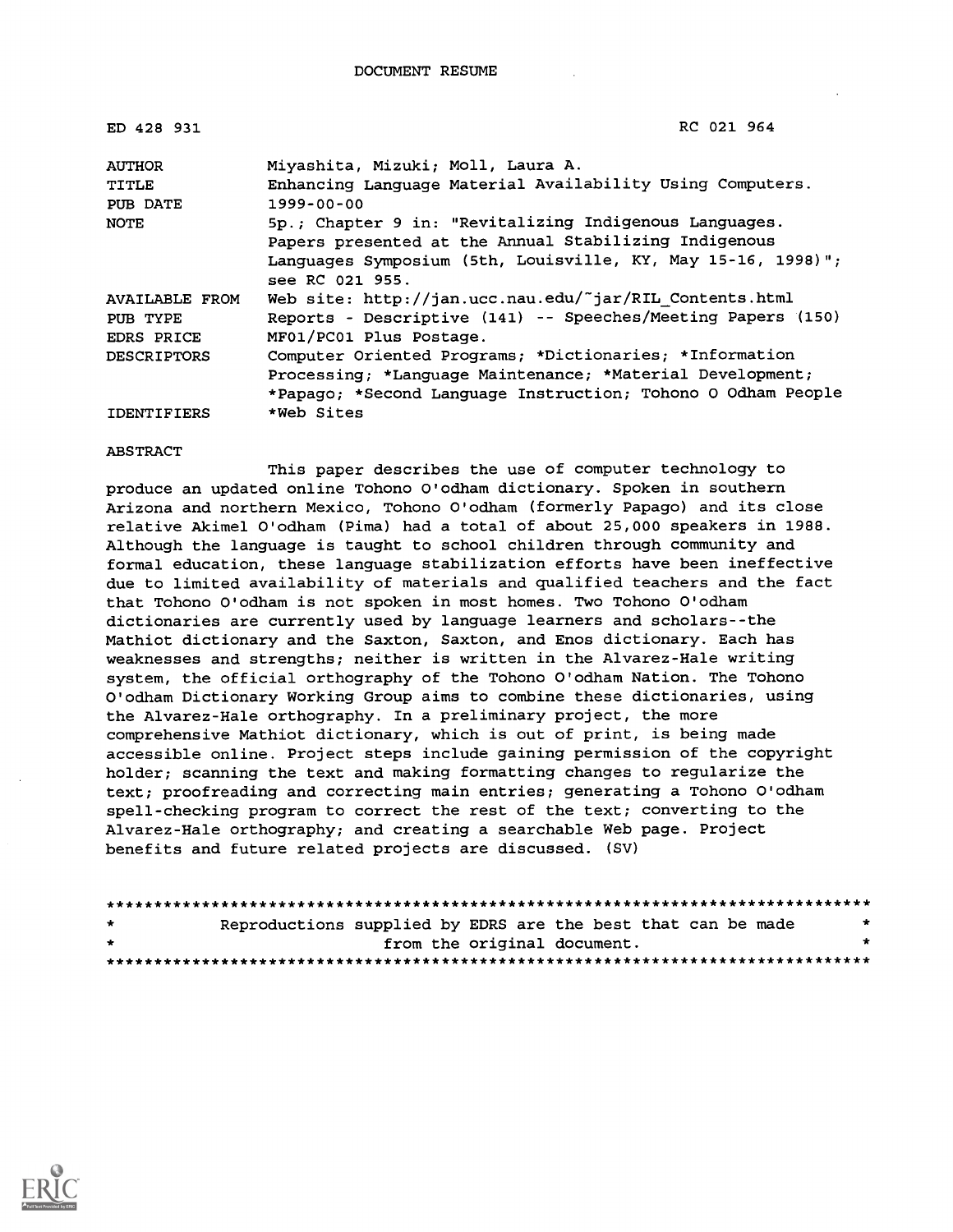# Enhancing Language Material Availability Using Computers

Mizuki Miyashita and Laura A. Moll

This paper describes the authors' use of computer technology to produce an updated online Tohono O'odham dictionary. Access to endangered language materials can be an important factor in the revitalization of languages. The authors describe issues encountered in converting an out-of-print dictionary into a widely available, computerreadable resource, detail solutions that have been developed, and suggest that this process is transferable to materials in other languages.

As computer technology develops and becomes more popular, it is being introduced in many Native American communities, primarily through schools. Furthermore, computer literacy skills are becoming necessary for survival in the modern workplace. At the same time that use of this new technology is becoming widespread, indigenous languages are being spoken less and less. Language revitalization efforts can benefit from more active use of computer resources.

The project described in this paper directly uses computer technology to make native language material available more widely in order to allow its use for language learning and research. This project provides the Mathiot dictionary, an out-of-print Tohono O'odham to English dictionary, in an online format. It also converts the dictionary to a Tohono O'odham to English and English to Tohono O'odham dictionary in the process. We are putting this dictionary online because it is currently unavailable to most people since it is out-of-print, and the availability of materials for language learning and literacy is very important, especially for an endangered language. Additionally, we change the orthography used in the dictionary to the Alvarez-Hale writing system, which is the official orthography of the Tohono O'odham Nation (Zepeda, 1983). In this way, we encourage more consistent use of the official orthography.

We begin by describing the Tohono O'odham language community. This is followed by a discussion of the existing Tohono O'odham dictionaries. We suggest that use of computer technology is advantageous for language stabilization and describe the process of converting a print dictionary into a searchable online dictionary. We finish with a summary of this project and future related projects.

#### Language community background

Tohono 0' odham (formerly Papago) is spoken in Southern Arizona and Northern Mexico. Tohono O'odham and its very close relative, Akimel 0' odham (Pima), had a combined total of approximately 25,000 speakers in 1988 (Fitzgerald, 1997). While many adults speak the language, few children are learning it as their first language.

Through the tribal community and formal education, the language is taught to school children. However, this education does not have a great impact on

2 BEST COPY AVAILABLE

U.S. DEPARTMENT OF EDUCATION EDUCATIONAL RESOURCES INFORMATION

- CENTER (ERIC) VIThis document has been reproduced as received from the person or organization originating it.
- 0 Minor changes have been made to improve reproduction quality.

° Points of view or opinions stated in this document do not necessarily represent official OERI position or policy.

PERMISSION TO REPRODUCE AND DISSEMINATE THIS MATERIAL HAS BEEN GRANTED BY

Jon Allan

Reyhner

1

TO THE EDUCATIONAL RESOURCES INFORMATION CENTER (ERIC)

-21 ا ھ ග

 $\sim$  $\bullet$ 

11.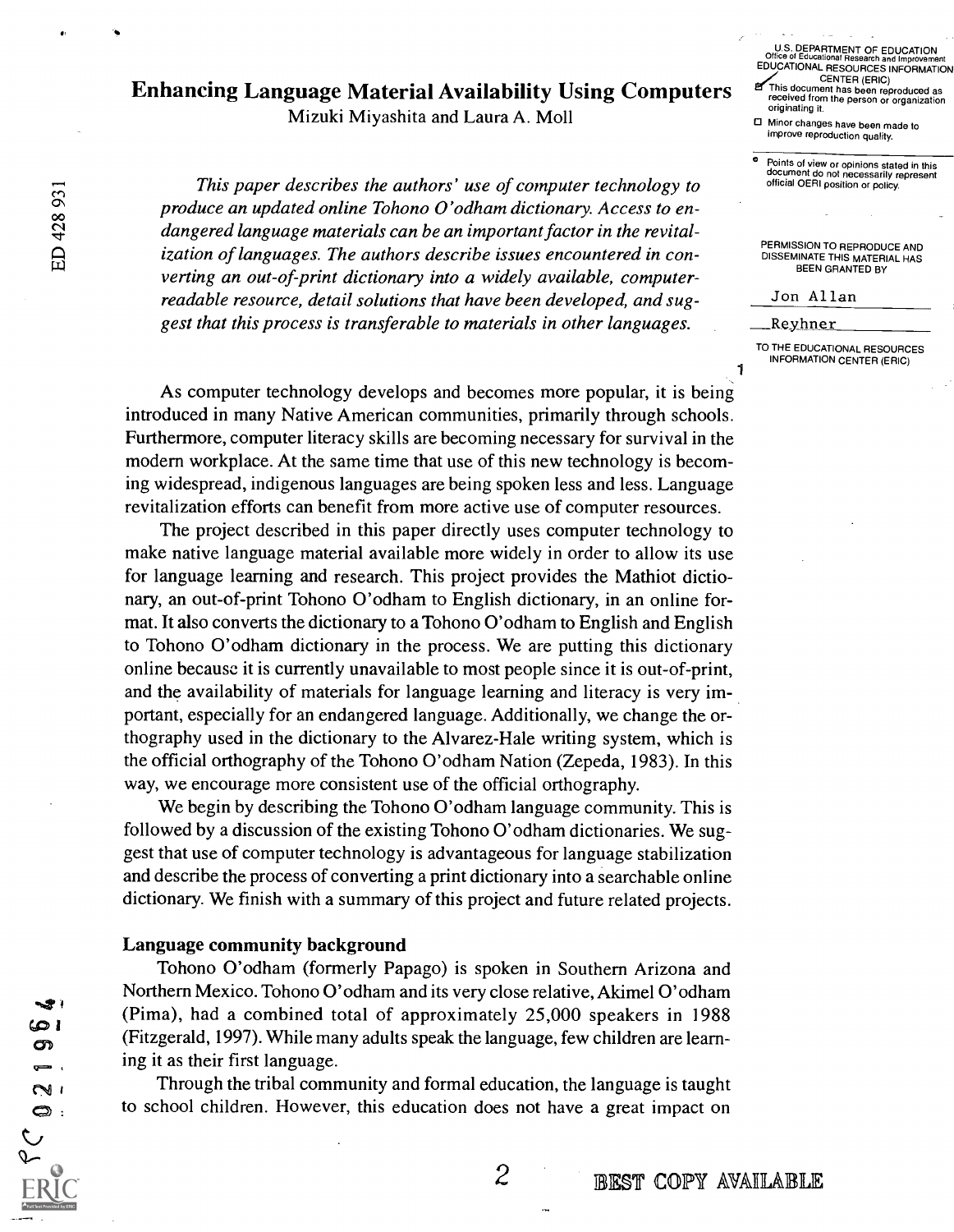# Revitalizing Indigenous Languages

language stabilization and revitalization owing both to the limited availability of materials and qualified teachers and to the fact that Tohono O'odham is not being spoken in most homes. The Tohono O'odham Tribal Policy encourages the use of the language within the community (Zepeda, 1990). However, the tribe cannot enforce language use among tribal members, and English is commonly used by Tohono O'odham people.

### Dictionary resources for Tohono O'odham

There are two dictionaries of Tohono O'odham currently used by language learners and scholars. Both are useful in different ways, but neither is written in the Alvarez-Hale system. The Saxton, Saxton, and Enos dictionary (1983) is most commonly used in Tohono O'odham language courses. It is useful in that it has both Tohono O' odham to English and English to Tohono O' odham entries. However, it contains a limited number of entries. Additionally, the entries do not include much grammatical information or any example sentences.

The Mathiot dictionary (1973) is much more comprehensive than the Saxton/ Saxton/Enos dictionary. This dictionary gives more than 11,000 entries, which include detailed grammatical information and example sentences. However, it gives entries only from Tohono 0' odham to English and is out-of-print.

Both of these dictionaries are good resources for the Tohono 0' odham language community. Each of them has weaknesses that are complemented by the strengths of the other. A combination of these dictionaries, in the Alvarez-Hale writing system, would be ideal.

The Tohono 0' odham Dictionary Working Group is working to create just such a dictionary. This is a tribal group that is concerned with stabilizing the language. The group envisions the dictionary as a five-year project and is solidifying a plan for its creation at this time. This group will use entries from the Saxton/Saxton/Enos and Mathiot dictionaries as a foundation, but they intend to type this information by hand. Our project will allow us to provide the dictionary working group with computer disks containing the Mathiot dictionary information. This will save the group much time and effort.

#### Advantages of using computer technology

There are several ways that the out-of-print Mathiot dictionary could be made available, and there are many advantages to making the dictionary accessible online. In that format, it has the widest potential availability because people can use it without having to buy it. In addition, an online dictionary allows richer searches than a printed dictionary, which is useful for language learners and language researchers. Computerization of the information in the dictionary also allows for easy conversion from Tohono O'odham to English entries to English to Tohono 0' odham entries. In addition, an online dictionary of the Tohono O'odham language provides a higher profile for the Tohono O'odham Nation.

#### Process

The main parts of the process of putting an out-of-print dictionary online are gaining permission of copyright holder, scanning the text, editing the text,

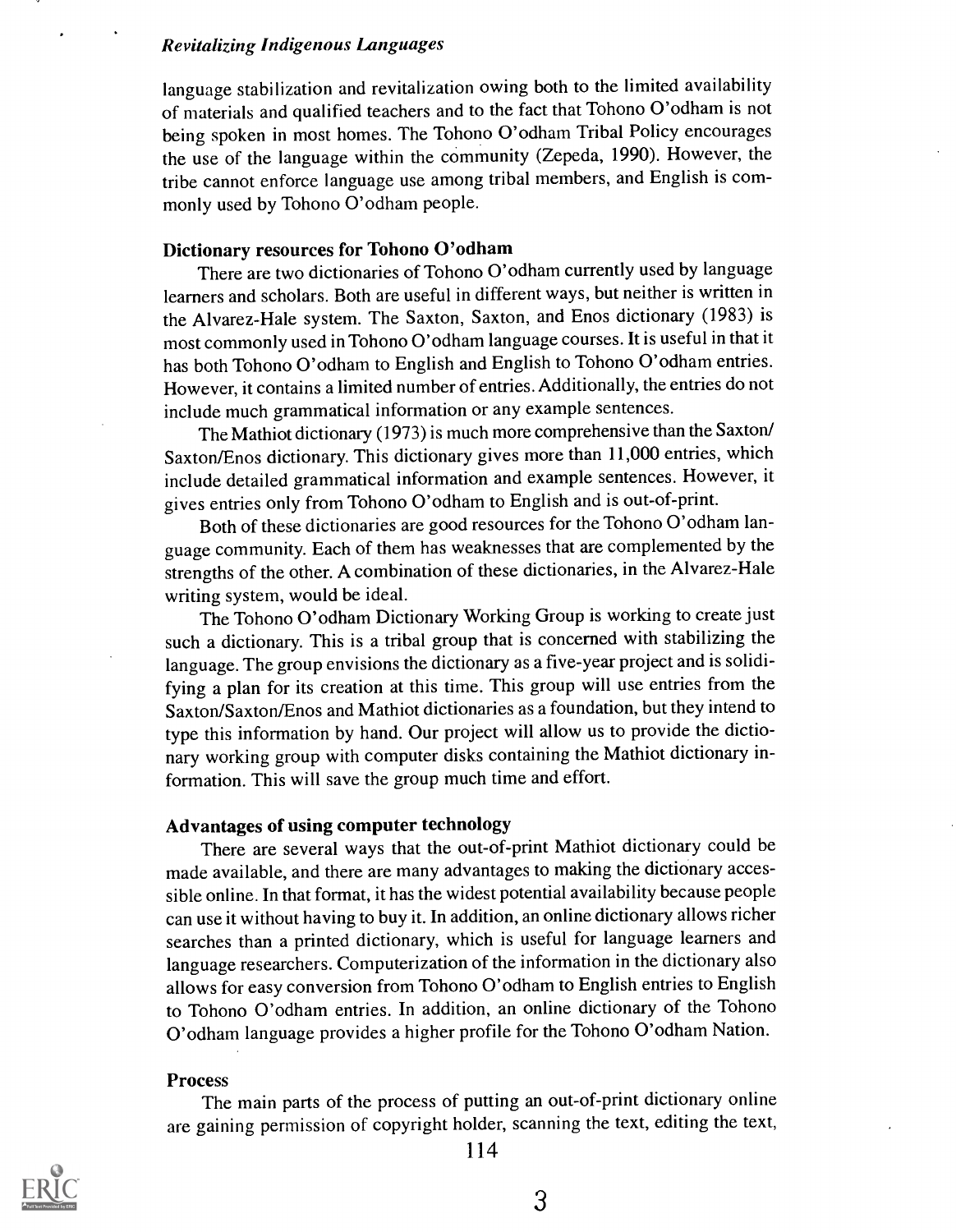# Enhancing Language Material Availability Using Computers

and creating the online dictionary. The first issue to consider in using previously printed material is the copyright. Copyrights on dictionaries are unusual because the entries in the dictionary are not copyrightable as the words themselves are facts, and facts can not be copyrighted. However, the formatting, example sentences, and instructions for dictionary use are created by the author, so they are copyrightable. Since we use the example sentences and grammatical information included in the Mathiot dictionary, we must obtain permission from the copyright holder in order to make this information publicly available.

We are scanning the 864 pages of the dictionary because we estimated that the character recognition of scanning reaches an accuracy rate of 75%. Thus, scanning the dictionary is much faster than typing the entire text. There are several steps involved in the process of scanning. The first is to scan each page, which is like taking a picture of the page and storing it in a computer. Next, we use an Optical Character Recognition (OCR) program to change the picture to characters that can be worked with in a word processing program. The third step is to paste the scanned data into a word processing document. The scanned characters may appear in several different formats, which may also differ from the original text. Therefore, the final step in the scanning process is to make formatting changes in order to regularize the font size and to remove text that is in boldface, italics, and so forth. This entire procedure takes approximately three minutes per page, from book to word processing file.

After completing the scanning process, the dictionary entries are proofread because, as mentioned earlier, the scanning accuracy is about 75%, meaning that 25% of the scanned text is incorrect. In order to obtain a faithful copy of the dictionary, we begin by correcting only the main entries. This is because each O'odham word in the dictionary text needs to be represented by a main entry. First we make global corrections to the main entries using a Perl computer program, and then we manually check the entries in the word processing document because some incorrectly scanned characters involve one-to-many correspondences and others involve special characters, neither of which can be globally corrected using Perl.

Following the correction of the main entries, we generate a Tohono 0' odham spell-checking program from these entries and use that program to correct the spelling in the rest of the O' odham text. At this point, we have all the Mathiot dictionary entries in a word processing document. We convert the text to the Alvarez-Hale orthography, and then we are ready to create a web page containing the Mathiot dictionary in a computer-searchable form. Eventually our temporary web page (currently at http://w3.arizona.edu/~ling/mh/lmmm/to.html) will provide all the following features:

- I. A space for the user to enter a word in Tohono 0' odham or English;
- 2 A Perl program that returns the meaning(s) of the entered word in the other language;
- 3. Grammatical information for the Tohono 0' odham entries;
- 4. Example sentences in both languages;



115

4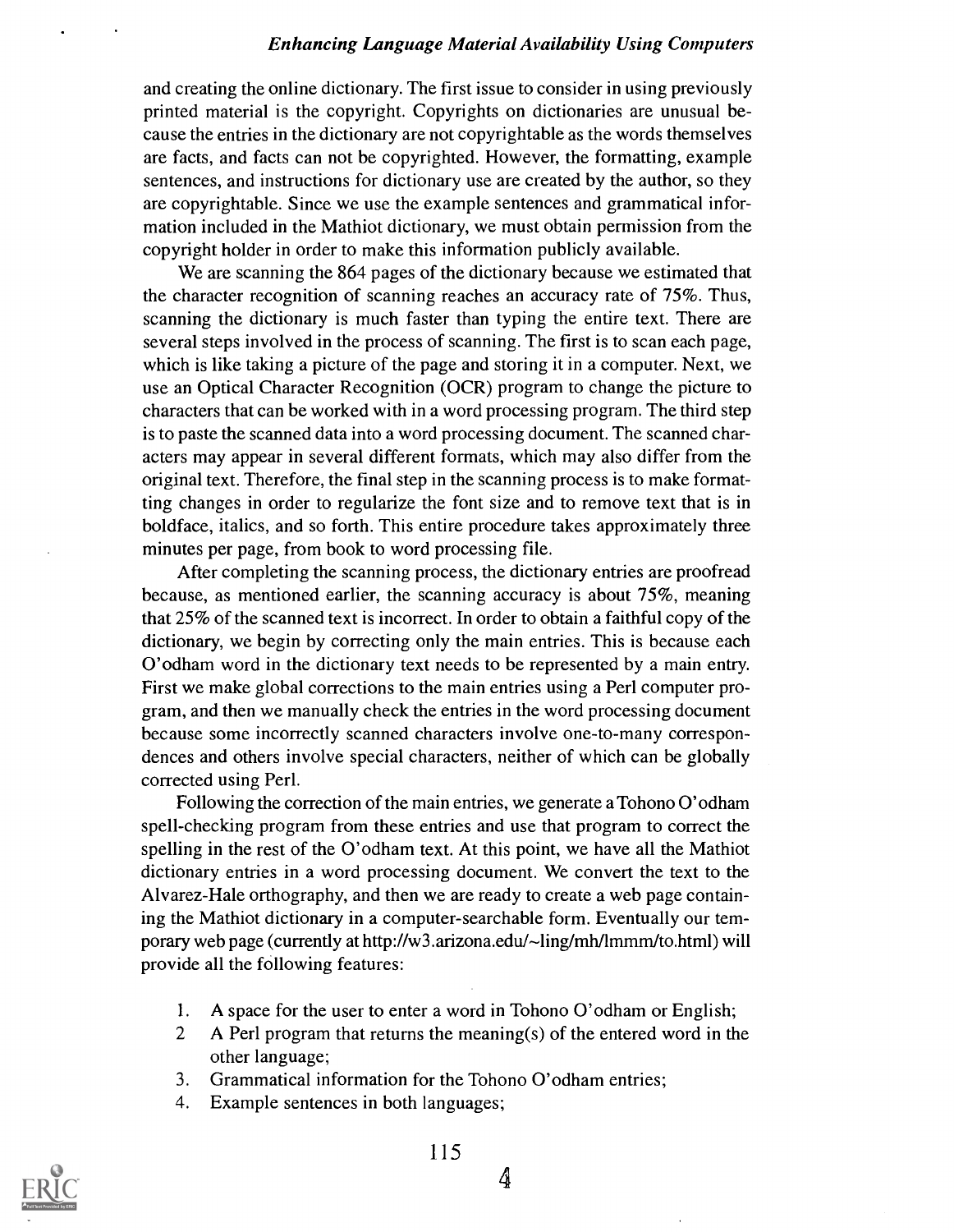# Revitalizing Indigenous Languages

- 5. Searches by first part of word, last part of word, whole word, or part of word;
- 6. Suggestion of closely spelled entries if the searched-for entry is not in the dictionary;
- 7. Links to other O'odharn pages (language, culture, etc.); and
- 8. A description of the steps used to create this online dictionary.

## Conclusion

In this paper we discuss how to make out-of-print materials available using computer technology and the resulting beneficial results. One specific result of this project is that it makes this language learning and research information widely available. Also, we are able to provide the Mathiot dictionary information to the community Tohono O'odham Dictionary Working Group in a computerized format. The project makes the dictionary information available in several formats on disks for future purposes. Additionally, there is a comprehensive dictionary available in the Alvarez-Hale writing system, which helps literacy development and encourages consistency in orthography. Finally, the process itself is transferable to dictionaries and other texts of various languages.

There are several related projects that we plan for the future. Once the dictionary is completed, we plan to offer tutorials on its use for students, teachers, and other members of the Tohono O'odham community. The tutorials will include basic computer skills, such as how to use a mouse or how to get online, if needed. We will also request feedback on its ease of use and utility. Finally, we plan to support other language groups with similar projects through a description of the process (on a web page) and direct help.

Note: The authors wish to thank Michael Hammond, Terry Langendoen, Madeleine Mathiot, Delbert Ortiz, Carrie Russell, and Ofelia Zepeda for their support of this project. The authors can be reached at mizuki@u.arizona.edu or mollmoll@u.arizona.edu

#### References

Fitzgerald, Colleen M. (1997). O'odham rhythms. Unpublished doctoral dissertation, University of Arizona.

Mathiot, Madeleine. (1973). A dictionary of Papago usage. Bloomington: Indiana University.

Saxton, Dean; Saxton, Lucille; & Enos, Susie. (1983). Dictionary: Papago/  $Pima—English, O'othham—Mil-gahn; English—Papago/Pima, Mil-gahn--$ O'othham ( $2<sup>nd</sup> Ed.$ ). Tucson: University of Arizona.

Zepeda, Ofelia. (1983). A Papago grammar. Tucson: University of Arizona. Zepeda, Ofelia. (1990). American Indian language policy. In K.L. Adams & D.T. Brink (Eds.), Perspectives on Official English: The campaign for English as the official language of the USA (pp. 247-256). Berlin: Mouton de Gruyter.



5  $\mathbf{B}$ <sup>1</sup> EST COPY AVAILABLE